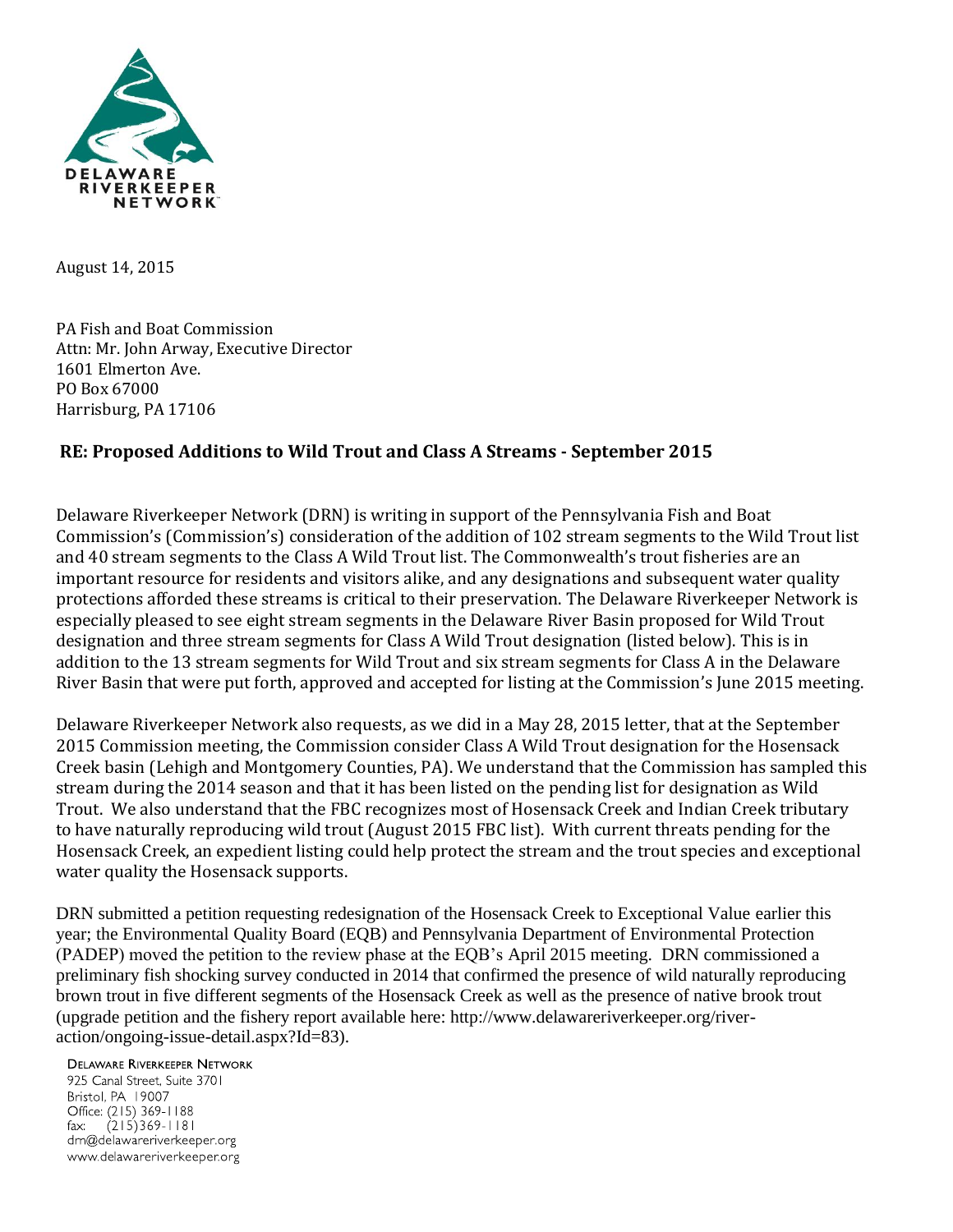We urge the Commission to continue to move the Hosensack and other streams from the list of "recently surveyed" to formal wild trout stream listing in as timely manner as possible, and hope more recently surveyed streams on the pending list, might yet be added to the list for consideration at the next Commission meeting occurring in September 2015.

| <b>Chester Culbertson Run</b>                                                        |                                                                                      | <b>Headwaters to Mouth</b>                            |                            |                        | East Branch<br><b>Brandywine Creek</b> |                               |                                                    |
|--------------------------------------------------------------------------------------|--------------------------------------------------------------------------------------|-------------------------------------------------------|----------------------------|------------------------|----------------------------------------|-------------------------------|----------------------------------------------------|
| <b>Chester Dennis Run</b>                                                            |                                                                                      | <b>Headwaters to Mouth</b>                            |                            | Creek                  | <b>West Branch Brandywine</b>          |                               |                                                    |
|                                                                                      | <b>Chester UNT to West</b><br><b>Branch</b><br><b>Brandywine Creek</b><br>(RM 10.87) |                                                       | <b>Headwaters to Mouth</b> |                        | Creek                                  | West Branch Brandywine        |                                                    |
| <b>Chester UNT to West</b><br><b>Branch</b><br><b>Brandywine Creek</b><br>(RM 13.86) |                                                                                      |                                                       | <b>Headwaters to Mouth</b> |                        | Creek                                  | <b>West Branch Brandywine</b> | 39.962414<br>75.803940                             |
| Schuylkill                                                                           |                                                                                      | Morgan Run                                            |                            | Headwaters to<br>Mouth |                                        | Schuylkill River              | 40.72710<br>$\theta$<br>76.08976<br>$\overline{0}$ |
| Schuylkill                                                                           |                                                                                      | <b>UNT</b> to Little<br>Schuylkill River<br>(RM 5.10) |                            | Headwaters to<br>Mouth |                                        | Little Schuylkill River       | 40.64229<br>6<br>76.01615<br>9                     |
| Schuylkill                                                                           |                                                                                      | <b>UNT</b> to Mahoning<br>Creek (RM 10.09)            |                            | Headwaters to<br>Mouth |                                        | <b>Mahoning Creek</b>         | 40.77867<br>5<br>75.84314<br>$\theta$              |
| Schuylkill                                                                           |                                                                                      | <b>UNT</b> to Schuylkill<br>River (RM 107.46)         |                            | Headwaters to<br>Mouth |                                        | Schuylkill River              |                                                    |

## **FBC Streams Proposed as Wild Trout in the Delaware River Basin**

## **FBC Class A proposed listings in Delaware River Watershed**

| Schuylkill |                     | UNT To<br><b>Mahoning Creek</b><br>(RM 10.09) | 02 UNT upstream<br>of Dairy and<br><b>Struss Valley</b><br>Road to Mouth | from intersection Creek                            |           | Mahoning 40.778675 1.20<br>75.843140 | $42.54 - 2.002013$ |
|------------|---------------------|-----------------------------------------------|--------------------------------------------------------------------------|----------------------------------------------------|-----------|--------------------------------------|--------------------|
| Carbon     | Fawn<br>Run         | 01                                            | Headwaters<br>to Mouth                                                   | Lehigh River $41.094036$ $46.96$ $0.71 - 1.90$ 201 | 75.754978 |                                      | 4                  |
| Carbon     | Stewart 02<br>Creek |                                               | Crooked Run Mahoning<br>to Mouth                                         | Creek                                              | 75.740833 | $40.815278 -$                        | $88.08 - 1.70201$  |